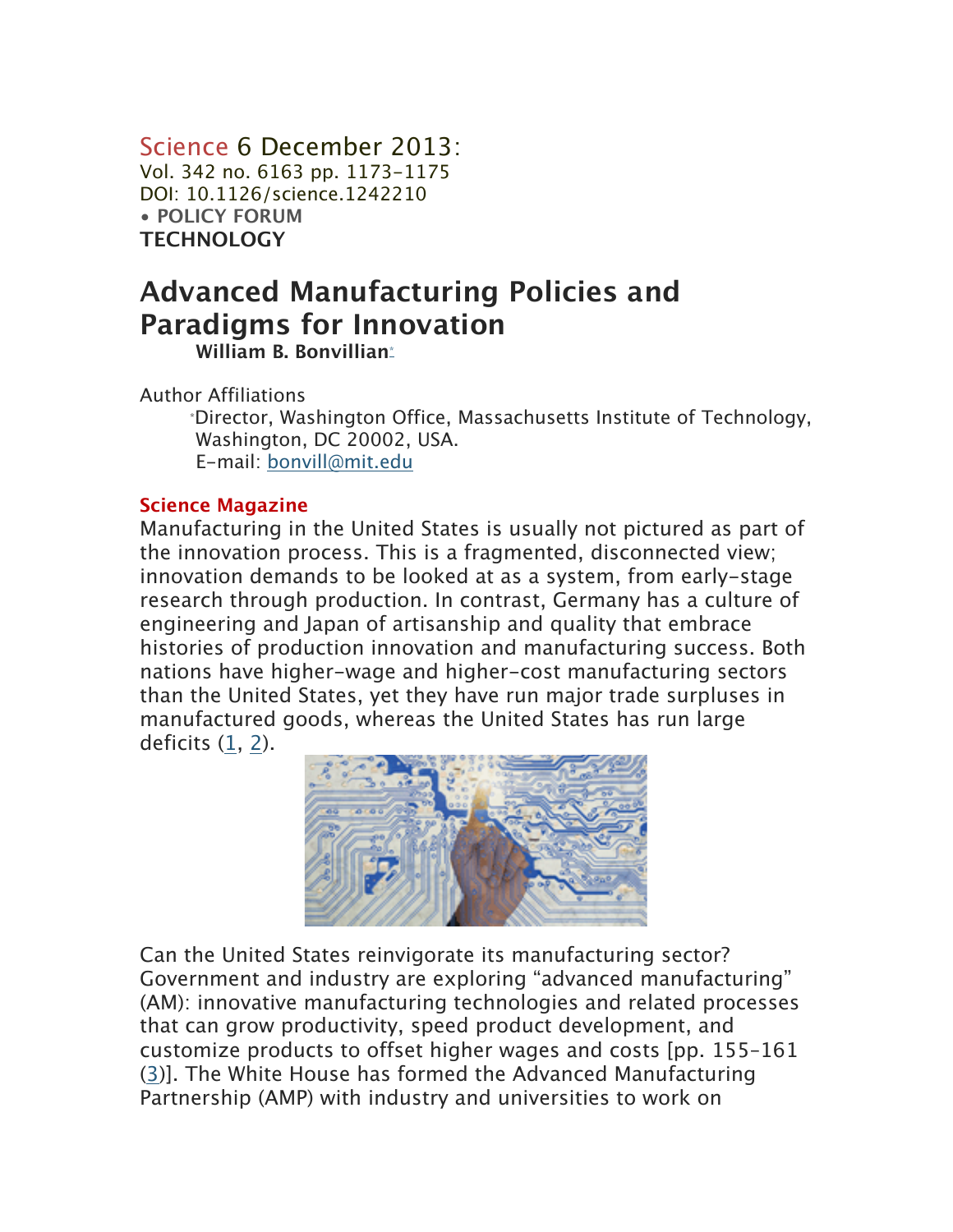production innovation and policy (4), federal R&D agencies are developing AM agendas (5), numerous reports have been produced [e.g., p. 6 in (3)], and legislation is being developed in Congress (6). The U.S. case could offer lessons for other developed nations that give priority to their service economies; strengthened U.S. production models could benefit many nations. Other developed nations with high-cost manufacturing are exploring AM as well, led by Germany and the United Kingdom, and China has a comparable "Strategic Emerging Industries" plan to secure production leadership (7–9).

#### **Production in the U.S. Innovation System**

Much innovation occurs in the production stage. Moving from prototype to product can take years. It requires solving engineering design problems, overcoming production and component cost problems, building production processes, creating an efficient production system, developing and applying new production and product business models, educating a workforce, building a supply chain, financing scale up, actually scaling up production to fit evolving market conditions, and reducing all these steps to a routine. The initial innovation is often thoroughly reworked. These are highly creative elements needed at the outset of production at scale, requiring much science and engineering at nearly every point. The research-to-prototype stages begin the innovation process, but the pre- and outset-of-production stages are also vital. These stages are critical for incremental technology advance, as well as for breakthrough and radical technology innovation.

Despite manufacturing strength in the 19th and early 20th centuries, U.S. innovation since World War II and the Cold War has become front-end loaded, largely focused on early-stage research and development (R&D). If an innovation system must also encompass the back end—the prototype, demonstration, test-bed, and initial production phases—the United States has a gap (10). China, which has passed the United States in manufacturing net output, is focused on the back end of innovation, particularly production, as it works to build its front-end R&D system. Although many have assumed China achieved production leadership through lower wages and costs, recent work suggests it is able to rapidly scale up production volume through advanced processes that are integrated across regional firms and tied to system efficiencies and cost savings [pp.  $121 - 154$  in (3); (11, 12)].

One part of the U.S. innovation system—the defense sector—has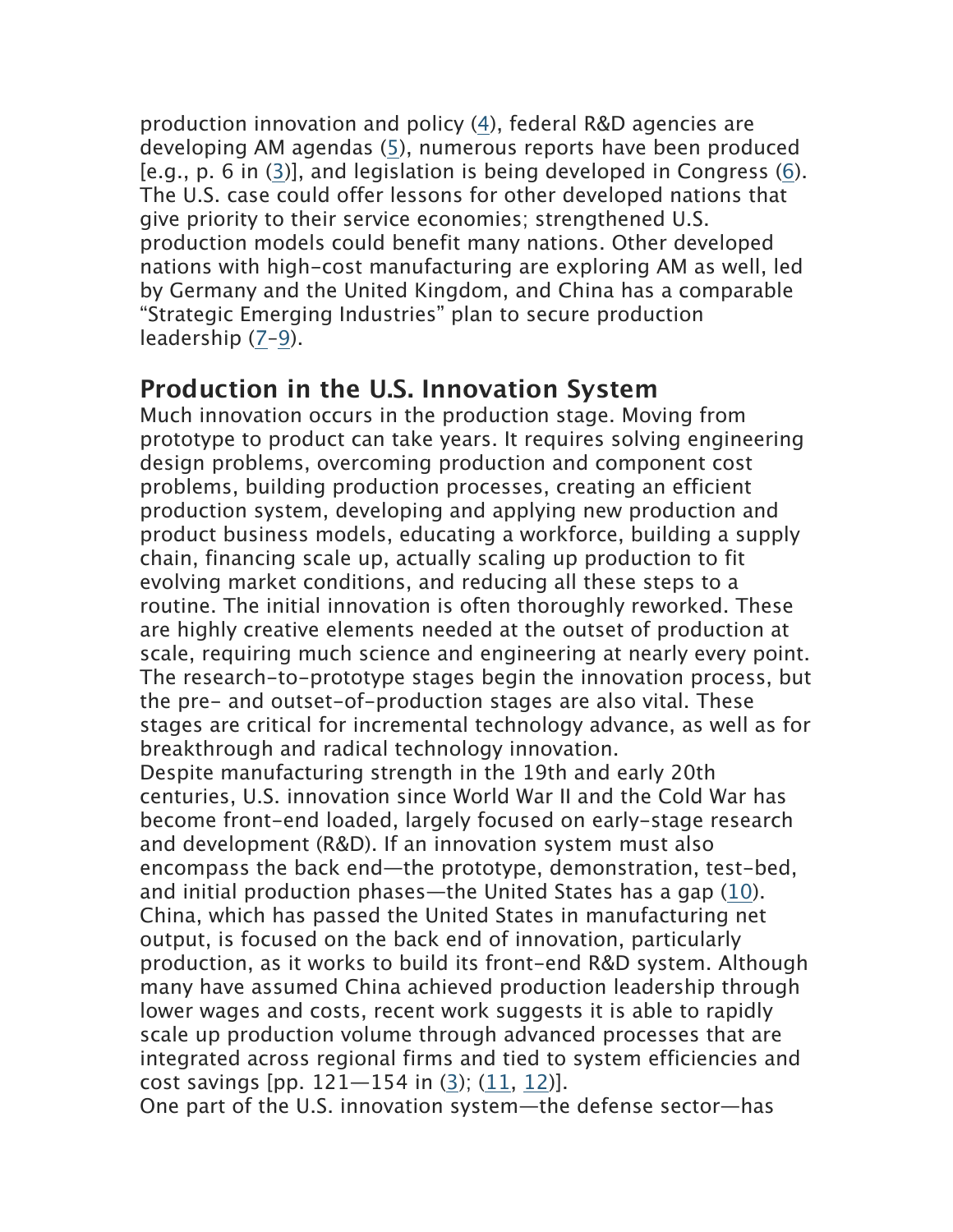worked at both the front and back ends, undertaking R&D; prototyping; demonstration; test beds; and, through product procurement, often initial market creation. This system (13) jumpstarted key innovation waves of the 20th century: aviation, electronics, space, computing, and the Internet (14). With the decline in defense procurement and R&D support in the post–Cold War era, this innovation role has become less central (15). Decline in U.S. production capability is increasingly apparent (16– 19). Manufacturing employment fell by 31% between 2000 and 2010. Some have argued that this is due to productivity gains, but recent data do not bear this out. Output fell in this period in 16 of the 19 manufacturing sectors per government data measures, and output appears overstated in the remaining sectors. Because output is a key factor in productivity, manufacturing productivity appears substantially lower than we have been assuming; therefore, there are other structural causes of the deep manufacturing job losses. This is reflected in investment data: Manufacturing fixed-capital plant investment declined in 15 of 19 measured industrial sectors in this decade. Recent data suggest that an uptick in U.S. production employment is part of the slow economic recovery, but the numbers are modest, not close to overtaking the size of the decline (20). Yet manufacturing remains crucial: Industrial firms are at the core of the innovation talent system, employing 64% of scientists and engineers and performing 70% of private sector R&D  $(21)$ .

### **Innovate (T)Here and Produce (T)Here?**

Since World War II, the U.S. economy has been organized around world leadership in technology. It developed a comparative advantage over other nations in innovation and, as a result, led nearly all the significant innovation waves of the 20th century. The operating assumption was that the United States would innovate and translate those innovations into products. By innovating here and producing here, it would realize the full range of economic gains from innovation at all the stages, from research and development through production at scale, and the follow-on life cycle of the product. It worked—the United States became the world's richest economy.

The United States since 1940 has been playing out economic growth theory—that the predominant factor in economic growth is technological and related innovation (22)—and demonstrating that it works, with its model increasingly emulated abroad. But in recent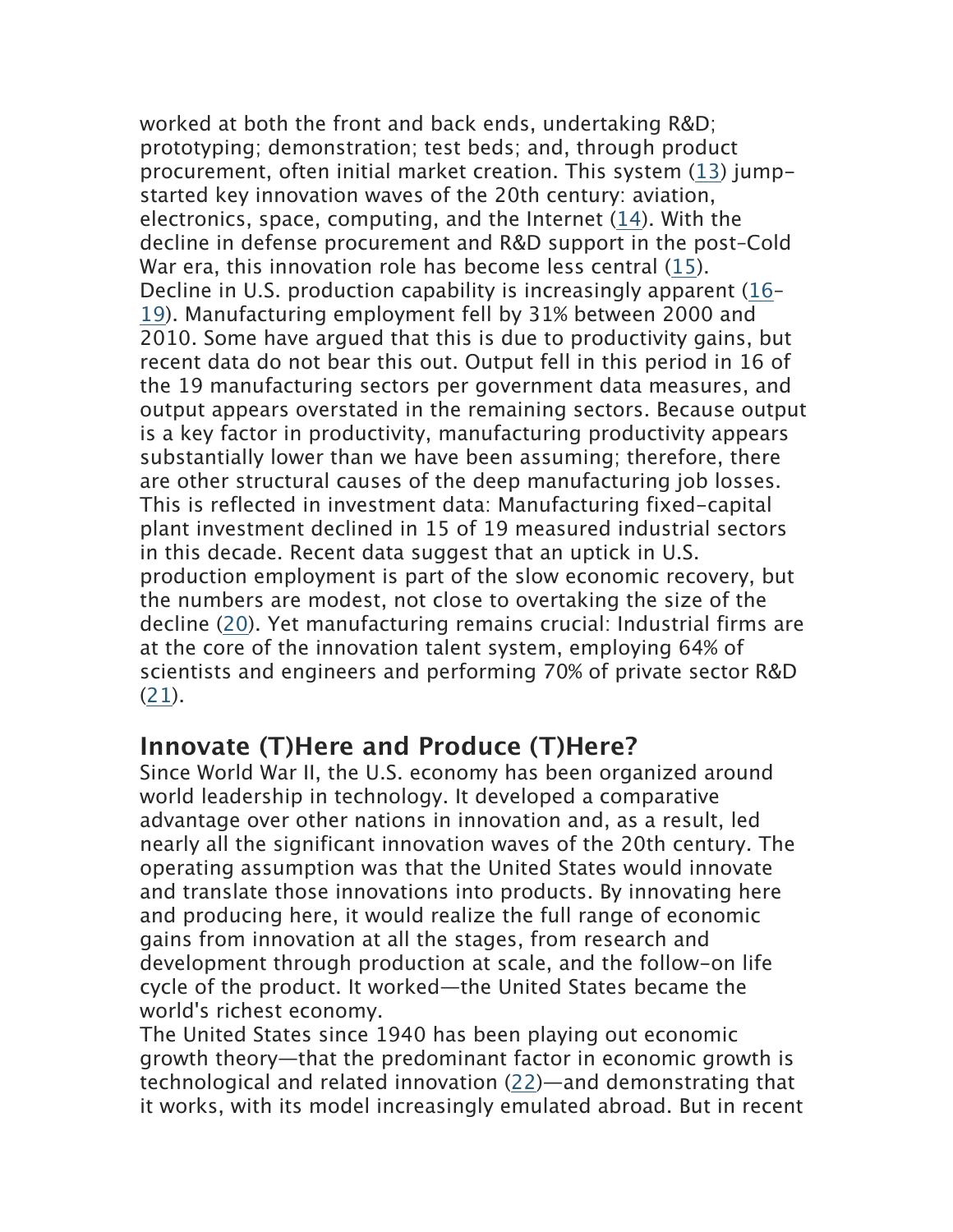years, with the advent of a global economy, the innovate-here-andproduce-here model is breaking down. In some industrial sectors, firms can now sever R&D and design from production. Codable information technology (IT)–based specifications for goods that tie to software-controlled production equipment have enabled "distributed" manufacturing (23). Now the innovate-here-andproduce-there model appears to work well for many IT and commodity products.

However, there appear to be many sectors where the distributed model does not work and that still require a close connection between research, design, and production, e.g., capital goods, aerospace products, energy equipment, and complex pharmaceuticals. Here, the production infrastructure provides constant feedback to the R&D and/or design phases. Product innovation is most efficient when tied to a close understanding of and linkage to manufacturing processes. However, if R&D/design and production are tightly linked, these innovation stages may have to follow production offshore. Produce-here-and-innovate-there may be even more disruptive than innovate-here-and-producethere. This brings the foundations of U.S. innovation-based economic success into question. If federal R&D investments, for example, no longer translate as well into U.S. economic growth, innovation support may erode.

## **Paradigms for Manufacturing Innovation**

If technological and related innovation is the core factor in economic growth, this points toward an innovation-oriented strategy in production. Although industry has been discussing macro factors in manufacturing recovery—tax, trade, currency valuation, and regulation—there are structural factors in the manufacturing innovation system that require focus. If production turns out to be important to the health of the overall innovation system because the two are interdependent, we have a systems problem not simply a macro policy problem. What could be undertaken?

Historically, manufacturing leadership has depended on leading new technology "paradigms" and combining these with new process and business models to support them. This was the road map for Britain's leadership of the industrial revolution built around the steam engine and textile machinery (24), for America's leadership in the 19th century through interchangeable machine-made parts and mass production capability (25), and for Japan's consumer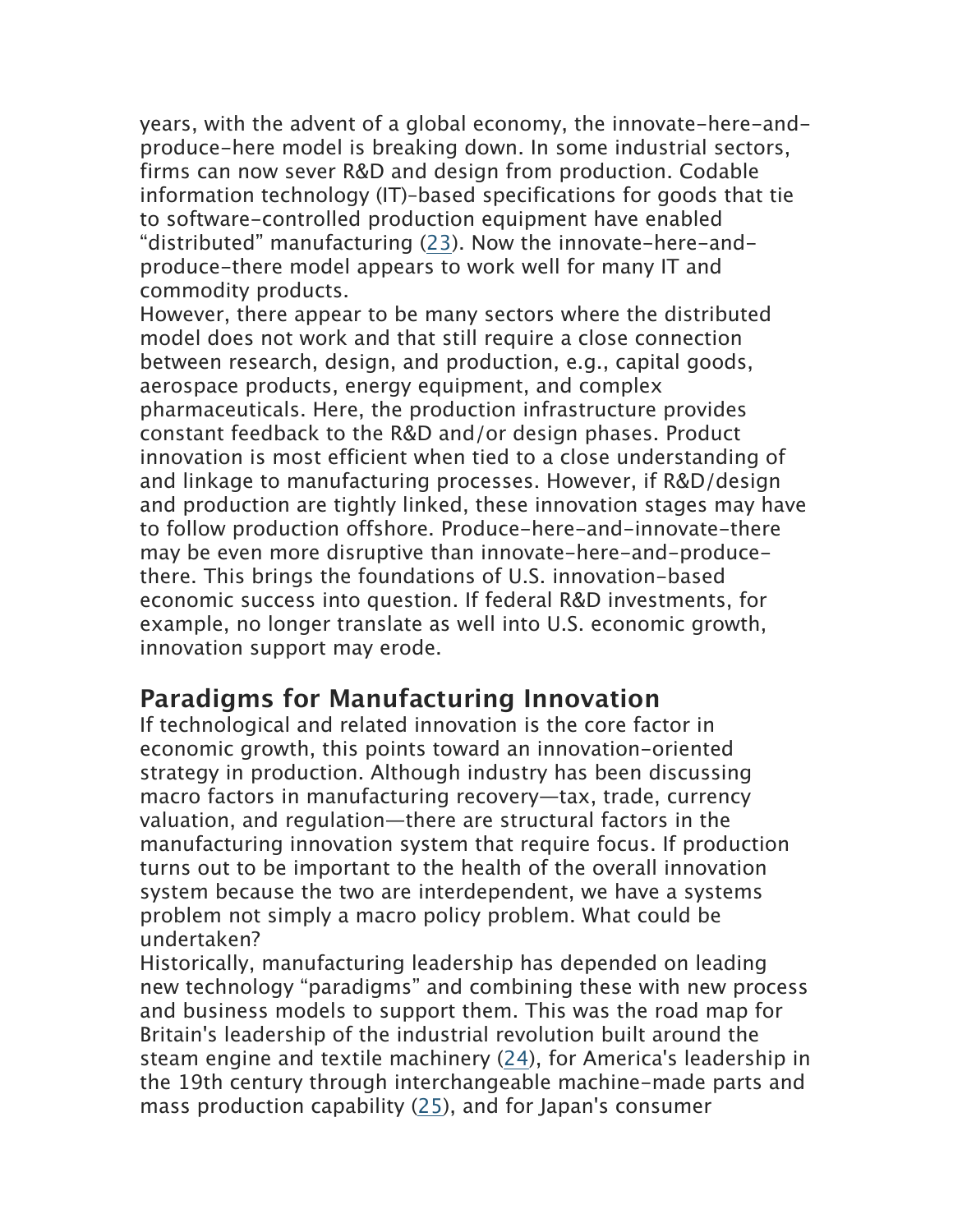electronics and auto leadership in the 1970s–80s through quality production (26). The United States will not be interested in competing with low-cost, low-wage, increasingly innovative emerging nations by slashing its wage base, so it must improve its productivity and efficiency to be cost-competitive. There appear to be new manufacturing "paradigms" at hand, discussed below, that could play roles in transforming production (27). The willingness of numerous industries to compete for and share the costs of federal investments in AM areas indicates that these are well past the speculative stage.



"Network-centric" production. Embed IT advances throughout manufacturing value chains, including a mix of advanced IT, radiofrequency identification tags, and sensors, so that each element in the production process becomes "smart," to optimize efficiencies from resource through production through product life cycle. Use new decision-making tools from "big data" analytics, with advanced robotics, supercomputing, and advanced simulation and modeling. The cost and complexity of software, a major component in complex products, is an inhibitor in efficient production. Integrating software development at the outset with design, as well as new systems for hardware and software integration, appears to be key. Advanced materials. Create a "materials genome," using supercomputing to design all possible materials with designer features, then fit new materials precisely to product needs for strength, flexibility, weight, and production cost. Evolve new biomaterials from synthetic biology. Explore biofabrication and "lightweight everything."

Nanomanufacturing. Fabricate at the nano scale. Embed nanofeatures into products to raise efficiency and performance. Mass customization. Produce one or small lots at the cost of mass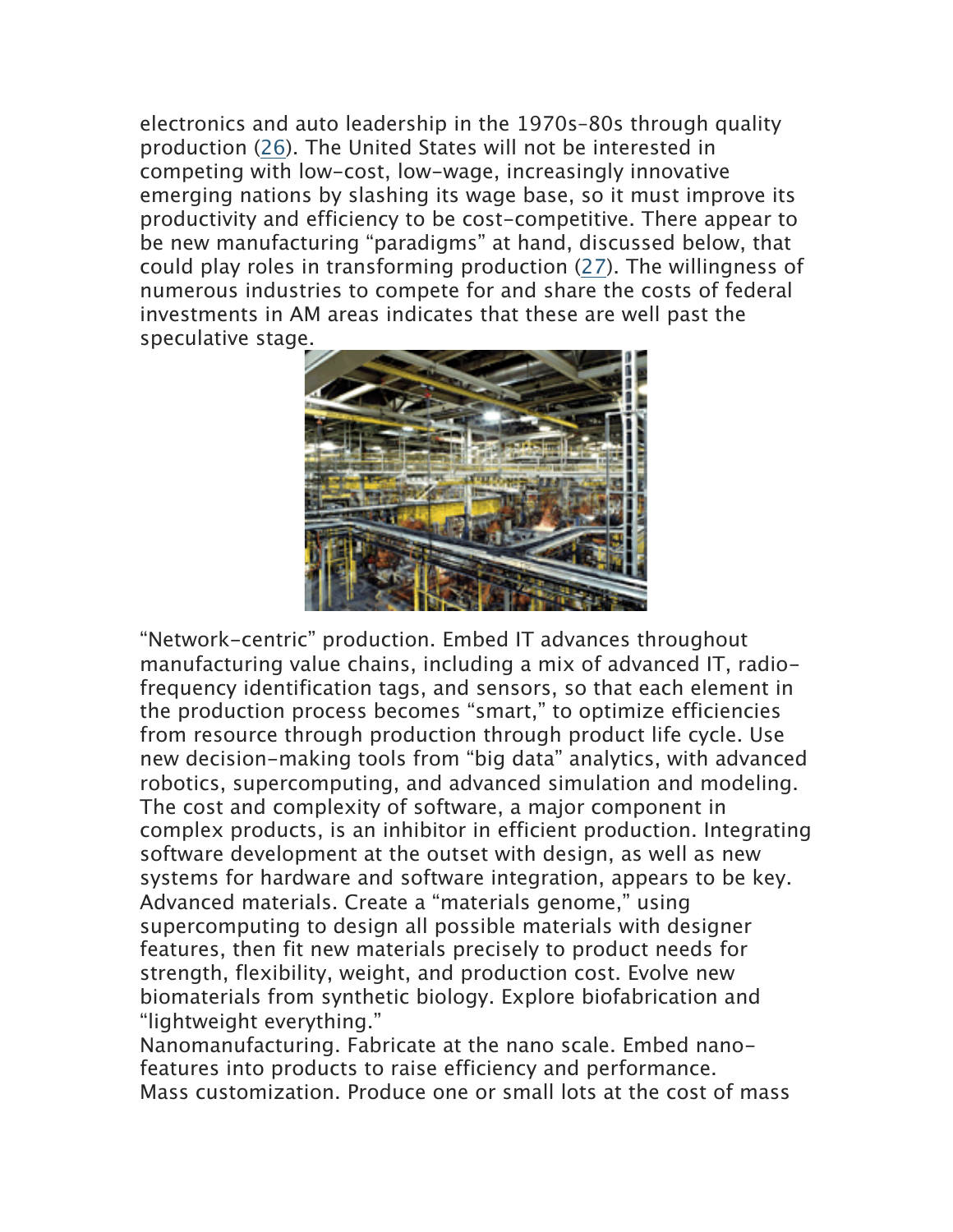production—for example, through three-dimensional printing and additive manufacturing, where products can be fabricated in highly complex forms through printing from powders as opposed to traditional machine-tool processes.

Distribution efficiency. Driving even 10% out of the cost of product distribution can shift decisions on whether to produce in the United States or abroad. Further IT advances that yield distribution efficiencies, including in the supply chain, could yield this. Energy efficiency. Excess energy is "waste," a nonrecoverable production cost. U.S. manufacturing has long been overly energyintensive. Energy-efficiency technologies and processes, such as through power electronics, could significantly drive down production costs.

## **Filling the Gaps**

If the United States needs new production paradigms, there are gaps that must be filled in the innovation system to realize them. First, U.S. R&D remains strong, but lacks an R&D effort organized around AM challenges (28). Most of the potential paradigms need R&D input, but both R&D and implementation also require corresponding technology strategies developed by industry, government, and university experts, to fill a second gap. These strategies would identify the AM technology opportunities, the R&D to get there, the collaborative process required, and design the test bed for implementation, as a prelude to more in-depth ongoing technology road-mapping processes. In addition to manufacturing R&D tied to a collaborative technology strategy, "manufacturing institutes," recommended by the AMP report, could fill a third gap (27). One institute, an industry-university consortium around additive manufacturing (29), has now started. Other institutes, with costs shared between federal agencies, states, and industry, are proposed for digital manufacturing, lightweight materials, and power electronics.

Why institutes? The majority of the U.S. manufacturing sector consists of small and midsize firms that are risk-averse and thinly capitalized; thus, they are not in a position to perform research or adopt new technologies and processes unless the costs and efficiency gains are fully demonstrated and understood. Although larger firms once assisted their supply chains in this role, playing a vertical integration function, in an era of intense global competition, they have often cut back to their core competencies. Therefore, they are less able to assist suppliers and have their own competitive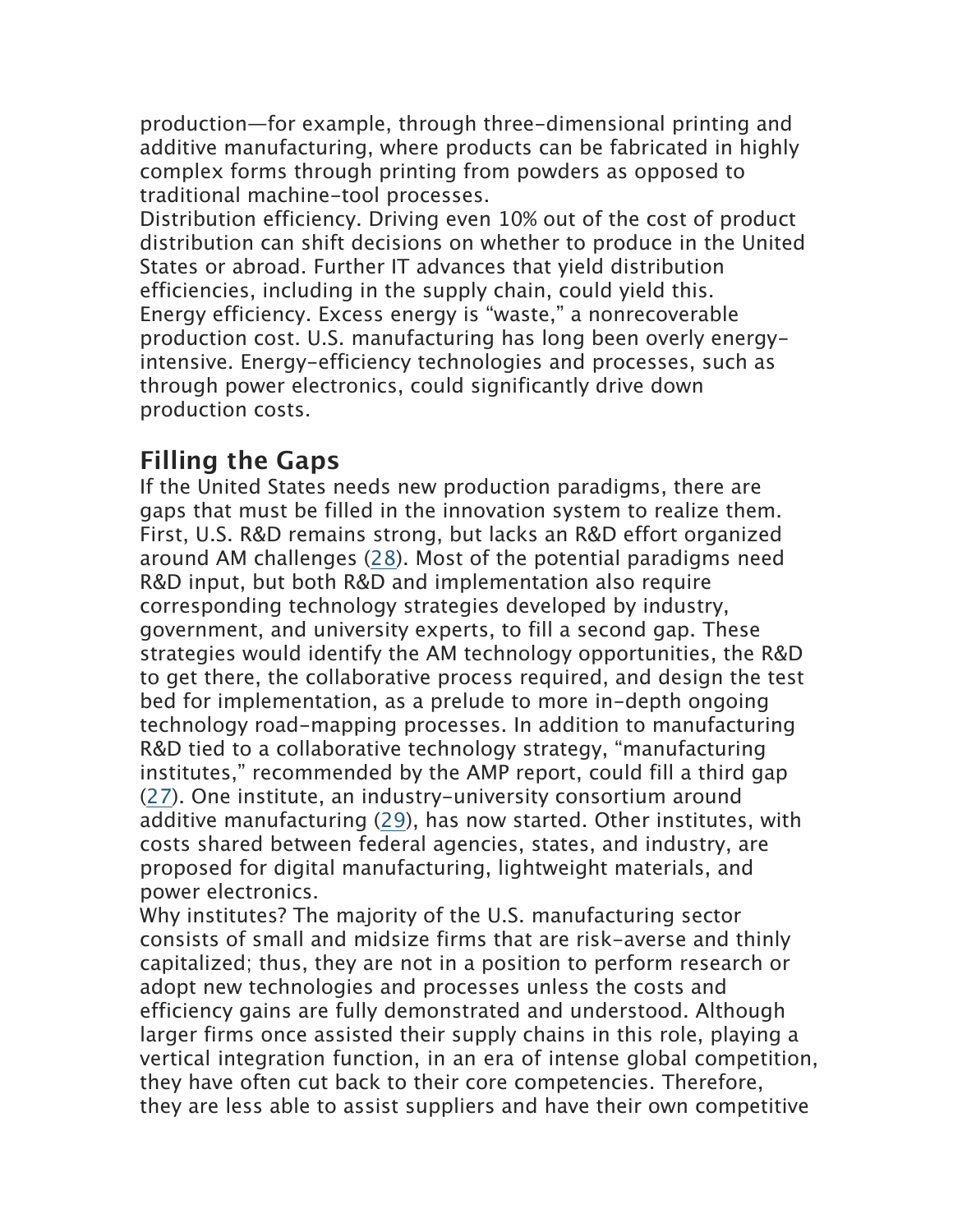problems adapting. As Massachusetts Institute of Technology's (MIT's) Suzanne Berger puts it, manufacturing firms are "increasingly home alone" [pp. 15–20 in (3), (30)]. Taking a page from Germany's Fraunhofer system [pp. 121–140 in (3)], institutes could act as test beds, providing a range of industries and firms, small and large, with an opportunity to collaborate on, test, and prove prototypes for advanced production technologies and processes.

A fourth gap is talent. How will technical workers and engineers be trained to work with advanced technologies and develop processes and routines so as to introduce them into production systems? The institutes could help in this role, and the Department of Labor recently made awards for a \$400 million program that requires community colleges to create online workforce education in AM. A new credentialing system between community colleges and industry organizations for manufacturing skills and development of an AM engineering curriculum could help. Without a workforce fluent with AM, it simply cannot be introduced.

Economy-wide macro policies in trade, tax, and currency valuation will be needed, too. But a focus on the structural problems in the gap-ridden manufacturing innovation system is critical. These initial steps—advanced manufacturing R&D, a strategy for new manufacturing paradigms, collaborative institutes, and training talent—speak to this structural question. The AMP report proposes addressing a number of these gaps (17, 27).

Production is the central way an economy scales growth. Services are largely face-to-face and tend to scale gradually, but production can scale rapidly and enable geometric economic expansion. Firms will also increasingly offer high-value goods tied to services to provide customers with solutions; the tradable good can scale, making the accompanying service tradeable and scaleable as well [pp. 111–114 in (3)]. This means the success of services-dominant economies like the United States increasingly will be linked to success in manufacturing (31). Production is the major enabler of "increasing returns" in an economy (32), a foundational societal wealth creator [pp. 248–270 and 317–319 in (24)]. Unless the United States treats production as a critical element that must be better connected into its innovation system, it risks erosion of that system.

### **References and Notes**

1 ↵ U.S. Bureau of Economic Analysis, U.S. International Trade in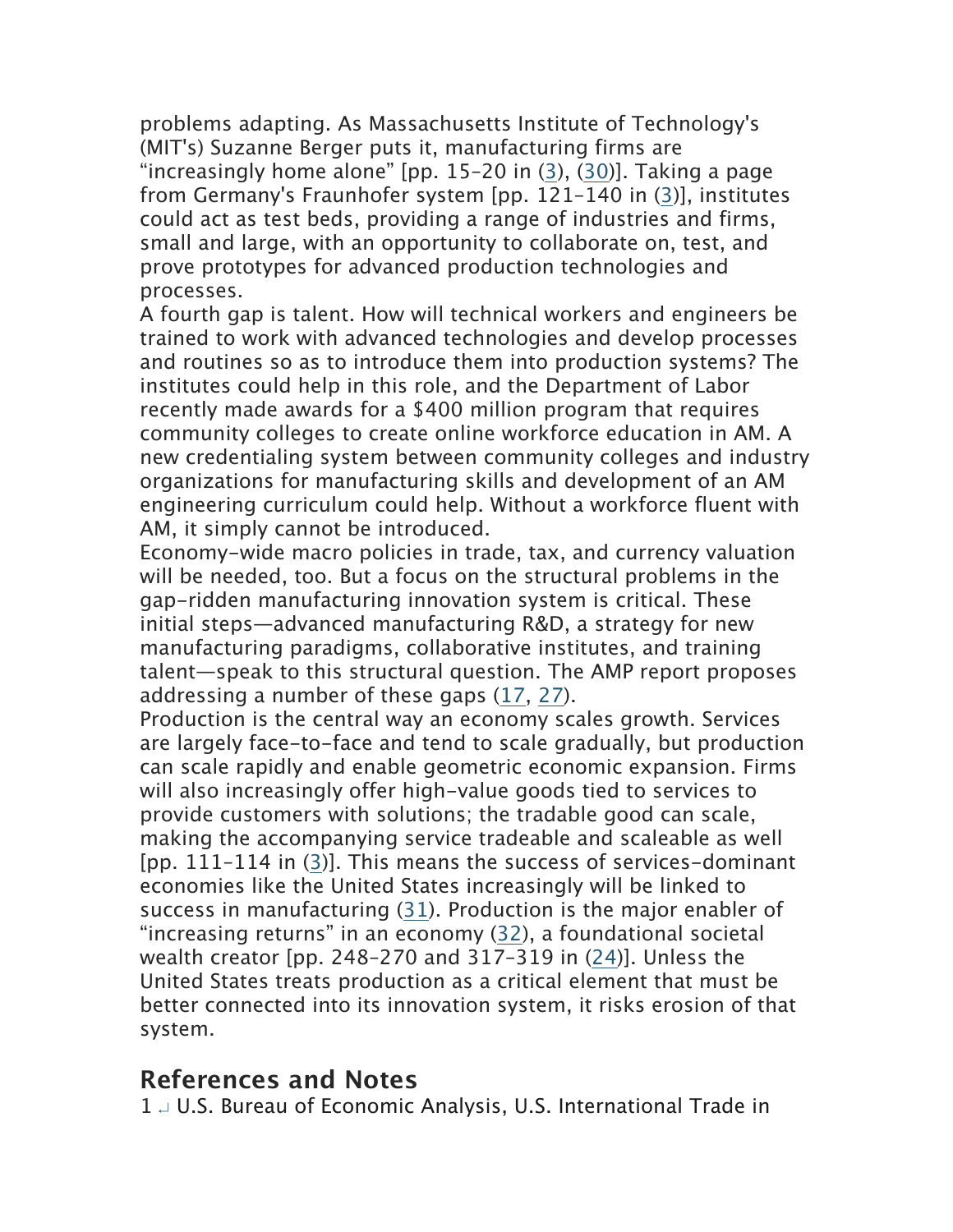Goods and Services (1992–2012); **www.bea.gov/international/index.htm#trade**.

- 2 ↵ Organization for Economic Cooperation and Development, Goods Trade Balance, Trade: Key Tables from OECD, Table 3, 8 January 2013; **www.oecd-ilibrary.org/trade/goodstrade-balance\_20743920-table2**.
- 3 ↵ S. Berger, MIT Task Force on Production in the Innovation Economy, Making in America (MIT Press, Cambridge, MA, 2013). **Google Scholar**
- $4 \cup$  About the Advanced Manufacturing Partnership 2.0; **www.manufacturing.gov/amp.html**.
- 5 ↵ For example, **www1.eere.energy.gov/manufacturing/**; **www.darpa.mil/Our\_Work/TTO/Programs/Adaptive\_Vehicl e\_Make\_\_%28AVM%29.aspx>**; and **www.manufacturing.gov/agency\_partners.html**.
- $6 \cup S$ . 1468, H.R. 2996, 1st. Sess. (2013).
- 7 ⊥ Industry 4.0 Working Group, National Academy of Science and Engineering, "Securing the future of German manufacturing: Recommendations for implementing the strategic initiative Industry 4.0" (Sponsored by the Federal Ministry of Education and Research, Bonn, Germany, April 2013).
- 8 Technology Strategy Board (UK), High Value Manufacturing: Key Technology Area, 2008–11 (TSB, Swindon, UK, 2008); **http://webarchive.nationalarchives.gov.uk/201302211853 18/www.innovateuk.org/\_assets/pdf/corporatepublications/tsb\_highvaluemanu.pdf.**.
- $9 \tJ$  S. Shippet al., "Emerging trends in advanced manufacturing" (Paper P-4603, Institute for Defense Analysis, Alexandria, VA, 2012), pp. 68–72; **https://www.ida.org/upload/stpi/pdfs/p-4603\_final2a.pdf**.
- 10 ↵ W. Bonvillian, Sci. Publ. Policy; 10.1093/scipol/sct059 (2013). **Abstract/FREE Full Text** 11 ↵ J. Nahm, E. S. Steinfeld, World Dev. **54**, 288 (2014). **CrossRefGoogle Scholar** 12 **D. Breznitz, M. Murphree, Run of the Red Queen** (Yale Univ. Press, New Haven, CT, 2011). **Google Scholar** 13 ↵ W. Bonvillian, R. Van Atta, ARPA-E and DARPA: Applying the DARPA model to energy innovation. J. Technol. Transf. **36**, 469 (2011). **CrossRefGoogle Scholar** 14 **14 Property A. W. Ruttan, Is War Necessary for Economic**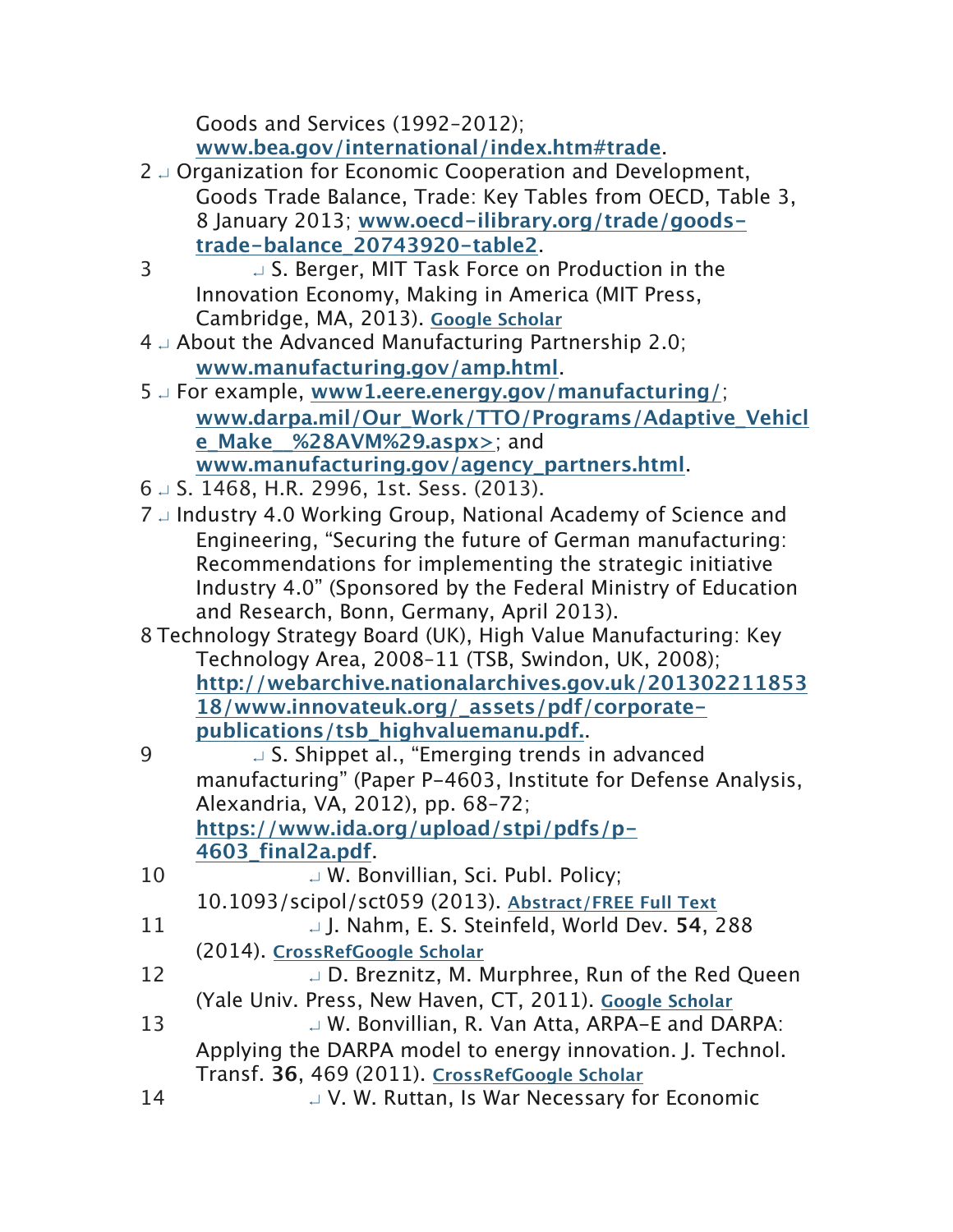|    | Growth?: Military Procurement and Technology Development            |
|----|---------------------------------------------------------------------|
|    | (Oxford Univ. Press, New York, 2006). Google Scholar                |
| 15 | J V. W. Ruttan, Issues Sci. Technol. Online (Winter                 |
|    | 2006); www.issues.org/22.2/ruttan.html.                             |
| 16 | $\Box$ Sources for data in this paragraph are (17), (18); pp. 25-64 |
|    | in $(3)$ ; and $(19)$ , and sources cited therein.                  |
| 17 | $\cup$ W. Bonvillian, Innovations 7, 97 (2012).                     |
|    | <b>CrossRefGoogle Scholar</b>                                       |
| 18 | $\Box$ Information Technology and Innovation Foundation, Worse      |
|    | Than the Great Depression (ITIF, Washington, DC, 2012);             |
|    | http://www2.itif.org/2012-american-manufacturing-                   |
|    | decline.pdf.                                                        |
| 19 | □ S. Helper, T. Krueger, H. Wial, Why Does                          |
|    | Manufacturing Matter? Which Manufacturing Matters? A Policy         |
|    | Framework (Brookings Institution, Washington, DC, 2012).            |
|    | <b>Google Scholar</b>                                               |
| 20 | □ Bureau of Labor Statistics, Databases, tables and                 |
|    | calculations, manufacturing-all employees (2013);                   |
|    | http://data.bls.gov/timeseries/CES3000000001?data_tool              |
|    | $=$ $XGtable.$                                                      |
| 21 | $\cup$ G. Tassey, Rationales and mechanisms for                     |
|    | revitalizing U.S. manufacturing R&D strategies. J. Technol.         |
|    | Transf. 35, 283 (2010). CrossRefGoogle Scholar                      |
| 22 | $\cup$ R. M. Solow, Growth Theory, an Exposition                    |
|    | (Oxford Univ. Press, New York, ed. 2, 2000). Google Scholar         |
| 23 | □ S. Berger, How We Compete: What Companies                         |
|    | Around the World Are Doing to Make It in Today's Global             |
|    | Economy (Doubleday Currency, New York, 2005), pp. 251-277.          |
|    | Google Scholar                                                      |
| 24 | J W. Rosen, The Most Powerful Idea in the World, A                  |
|    | Story of Steam, Industry, and Invention (Random House, New          |
|    | York, 2010). Google Scholar                                         |
| 25 | □ C. R. Morris, The Dawn of Innovation: The First                   |
|    | American Industrial Revolution (Public Affairs, New York,           |
|    | 2012). Google Scholar                                               |
| 26 | J. Womack, D. Jones, D. Roos, The Machine That                      |
|    | Changed the World (Free Press, New York, 1990). Google              |
|    | <b>Scholar</b>                                                      |
| 27 | $\Box$ President's Council of Advisors on Science and Technology,   |
|    | "Advanced manufacturing partnership, report to the President        |

on capturing domestic competitive advantage in advanced